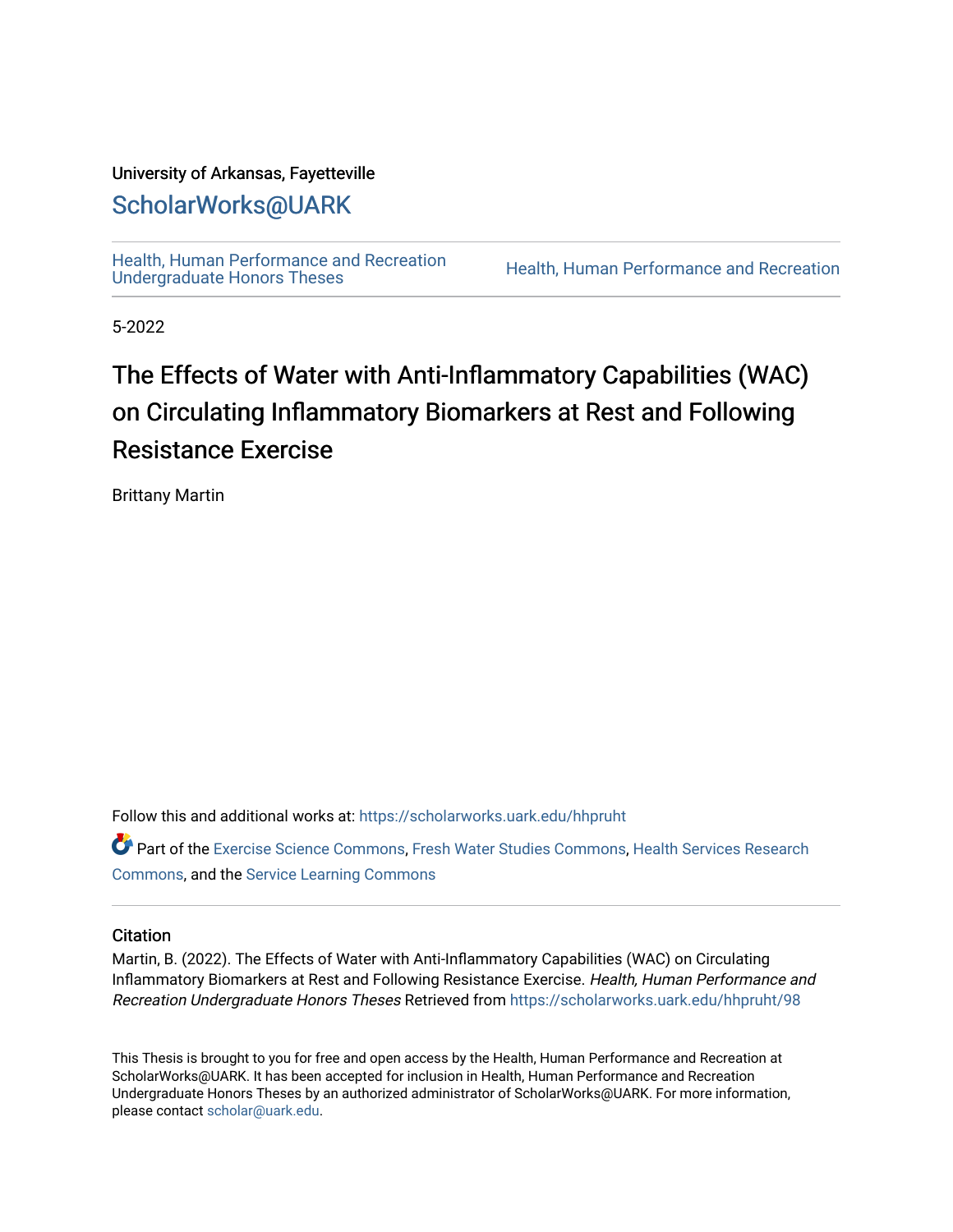## **The Effects of Water with Anti-Inflammatory Capabilities (WAC) on Circulating Inflammatory Biomarkers at Rest and Following Resistance Exercise**

By: Brittany Martin

Mentor: Brendon P. McDermott, Ph.D., ATC, FACSM Committee Members: Tyrone A. Washington, Ph.D., CSCS

Spring 2022

Exercise Science College of Education and Health Professions The University of Arkansas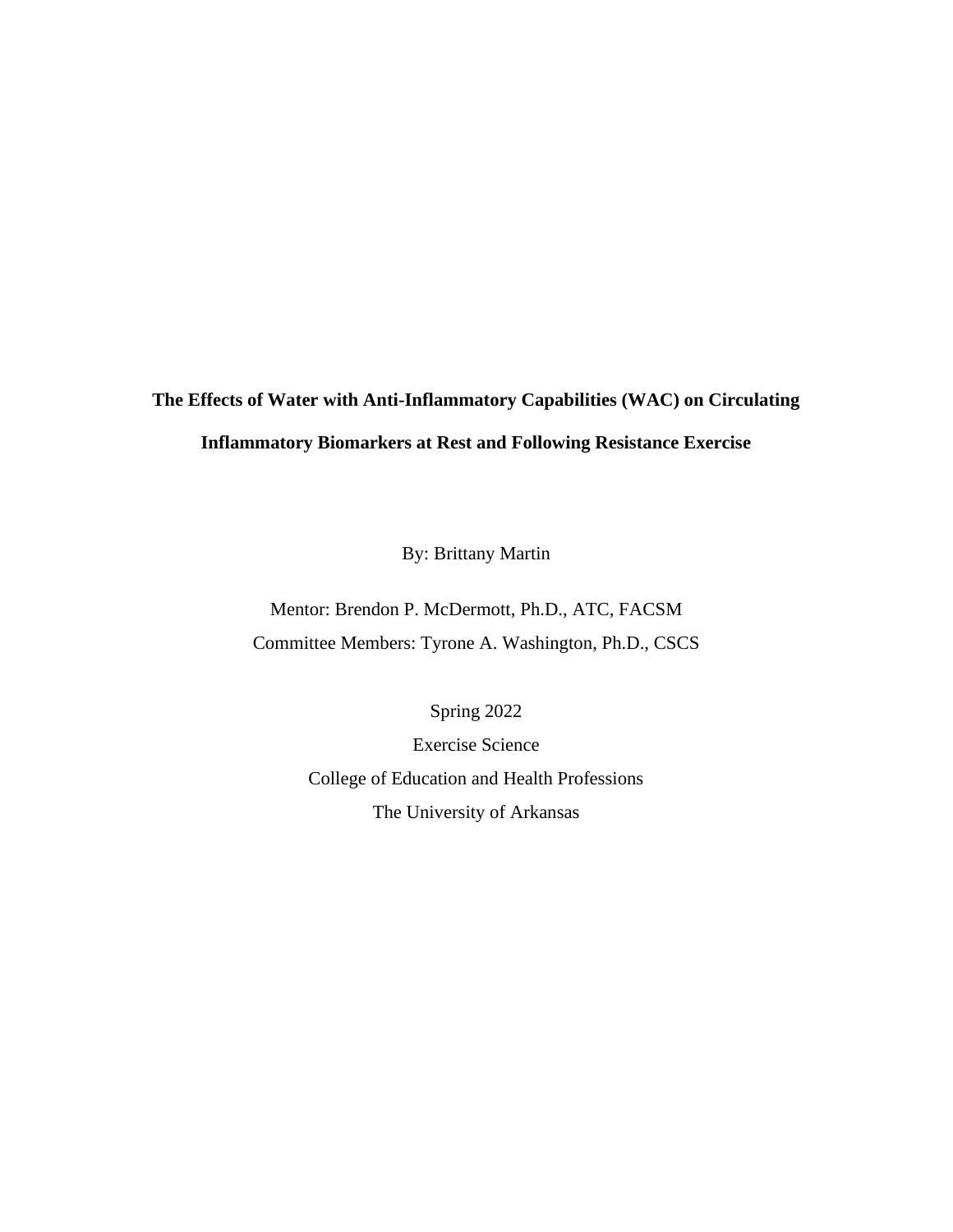#### **Abstract**

**Purpose:** To determine the effects of waters with anti-inflammatory capabilities (WAC) influence circulating inflammatory biomarkers at rest and following resistance exercise. **Methods:** Participants completed a heavy lifting protocol and drank water with antiinflammatory capabilities for a total of six weeks. Blood samples were taken at different at 9 different time intervals to assess concentrations of anti-inflammatory markers and to quantify inflammatory biomarkers. Those time intervals included pre-AHREP 1 and post-AHREP 1, 24 hr post-AHREP 1, 48-hr post-AHREP 1, 3-week check-up, pre-AHREP 2, post-AHREP 2, 24-hr post-AHREP 2, and 48-hr post-AHREP 2**. Background:** The biomarkers that were focused on were: IL-6 and TNF-α. Inflammation aims to eradicate the irritating agent and accelerate the regeneration of tissue, but it needs to be limited and/or regulated. There is the potential for water infused with natural bioactive berry volatile compounds to demonstrate preventive physiological benefits concerning systemic inflammation. The highest volatile concentration beverage will most likely demonstrate the most anti-inflammatory effect. Specific berries that contain antiinflammatory properties may ease systemic and chronic inflammation that may prevent or reduce local inflammation. There are commercial berry-flavored beverages but not with specific quantities of potentially protective ingredients like the potential berry-flavored with antiinflammatory capabilities (WAC). **Results:** Post-supplementation, immediately post-resistance exercise 2's IL-6 concentration was significantly greater than 48-hr post-resistance exercise 1  $(P=0.013)$ . No other significant time point differences were present  $(P> 0.125)$ . There were no time point differences in TNF- α during our study (P> 0.097). **Conclusion:** From this study, we can validate that the water infused with anti-inflammatory capabilities did work to improve the anti-inflammatory response.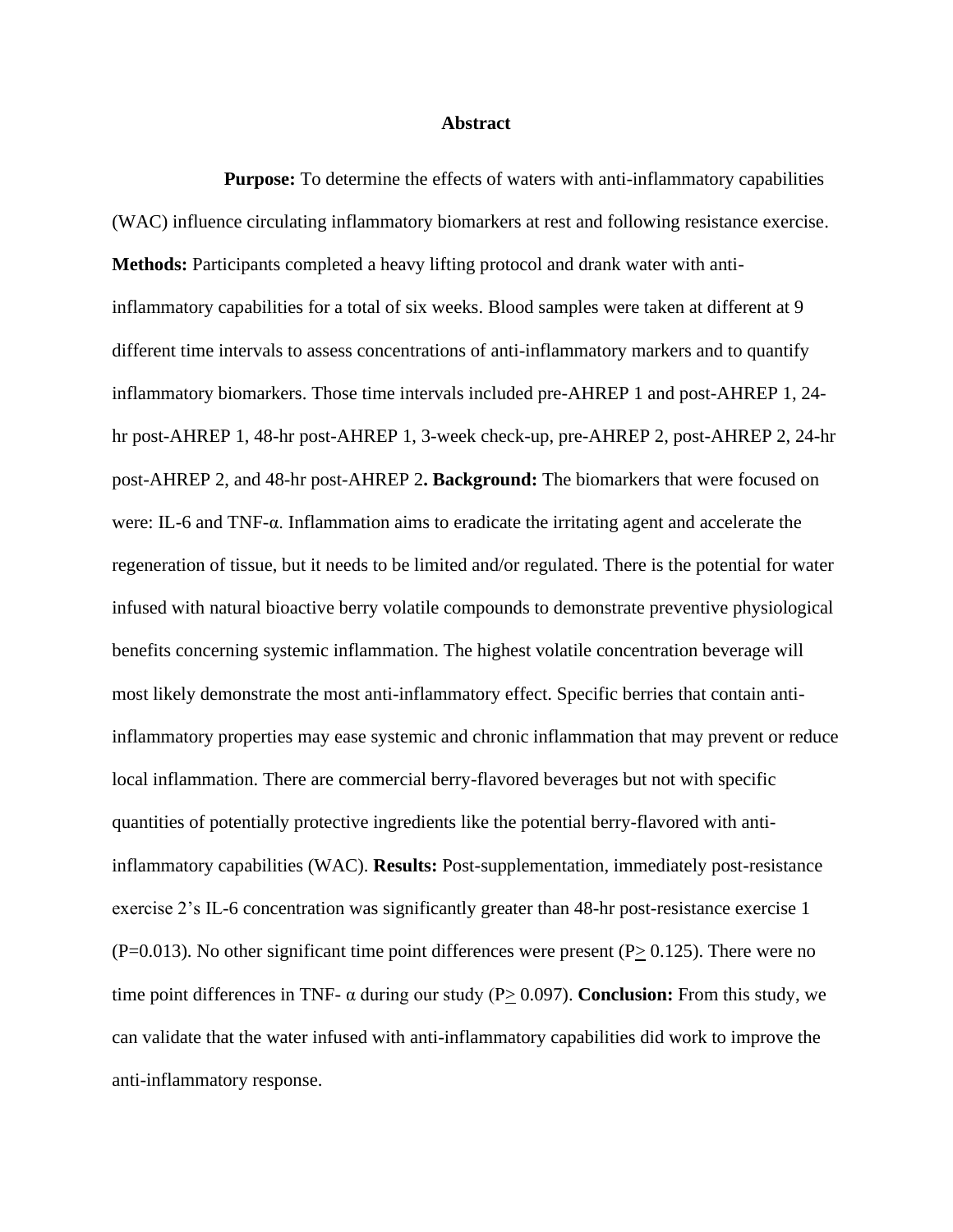#### **Chapter 1: Introduction**

An untrained individual will more than likely be familiar with a type of soreness after exposing their muscles to unacquainted training. This can also happen to trained individuals if they have overloaded their muscles through progression. What is this soreness? It is called Delayed-Onset of Muscle Soreness (DOMS). The experience of DOMS stems from soft tissue damage which drives the inflammatory response to produce swelling in this tissue (Quinlan & Hill, 2019). The sensation of sore, aching muscles is usually felt during movement or palpation and occurs a day or so after unaccustomed exercises (Smith, 1991). For a specific example, an individual who has never involved themselves in any type of exercise goes to the gym to train at a specific intensity for a specific amount of time, they will more than likely feel acute muscle soreness during or immediately after exercise. With DOMS, the symptoms of that individual will peak 24 to 72 hours after exercise.

This current study looks at circulating inflammatory biomarkers. Biomarkers are a tangible way to evaluate normal biological processes, pathogenic processes, and/or pharmacologic responses to a therapeutic intervention (Chatterjee & Butina, 2020). Quantifying muscle damage markers while assessing biomarkers of inflammation like capillary dilation, leukocytic infiltration, redness, heat, and pain in an athlete is pivotal to studying the potential source of inflammation and determining the action needed for athlete's health and optimal performance (Lee et al., 2017). Two circulating inflammatory biomarkers that are discussed are Interleukin-6 (IL-6) and Tumor Necrosis Factor Alpha (TNF- $\alpha$ ). Based on the broad background given about these inflammatory biomarkers and DOMS, there could be a potential correlation between these inflammatory biomarkers and symptoms related to DOMS.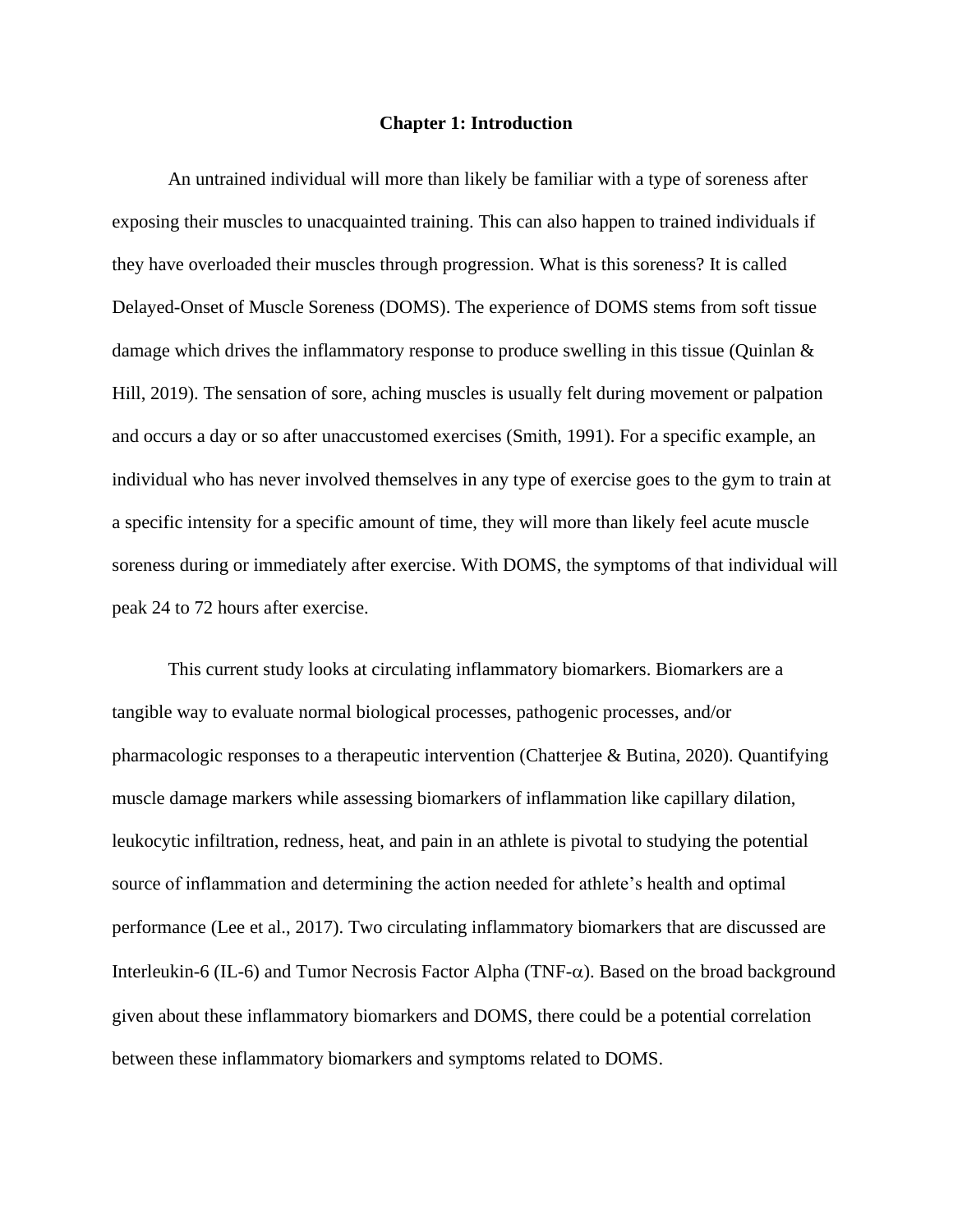It is common knowledge that natural substances (volatile compounds), in particular: berries, hold anti-inflammatory properties that may be able to help counteract or combat chronic diseases. Systemic and chronic inflammation is recognized to intensify the four most costly chronic diseases (cancer, cardiovascular disease, arthritis, and kidney diseases). It is hypothesized that these specific berries that contain anti-inflammatory properties ease systemic and chronic inflammation that may prevent or reduce local and acute inflammation. Specific berries like cranberry, raspberry, and blackberry have plenty of nutritive and non-nutritive components such as vitamins, minerals, and especially polyphenols and volatiles (Battino et al., 2009). Fruit essences from these specific berries are important for this study because their phenolic and volatile compounds have higher concentrations of anti-inflammatory properties compared to just the juice from the berries. Fruit essences stand as a natural source of flavor expended to develop berry-flavored waters. There are commercial berry-flavored beverages but not with specific quantities of potentially protective ingredients like the potential berry-flavored water with anti-inflammatory capabilities (WAC). Natural volatile compounds are responsible for berry aroma; they are also more concentrated than compounds manufacturing color that is typically produced today. The berry-flavored WAC that will be used in the present study was colorless and strictly made from the gases of fruits (fruit essences) and was composed of 12% essence.

To conduct the present study, there were two preliminary data studies plus another one that is accompanying the present study. The University of Arkansas Institutional Review Board (IRB) approved each of the preliminary studies and informed consent was obtained before each of the studies. The first study observed consumer acceptability and preference of three separate berry-flavored waters and three fruit essence concentrations. The second study determined how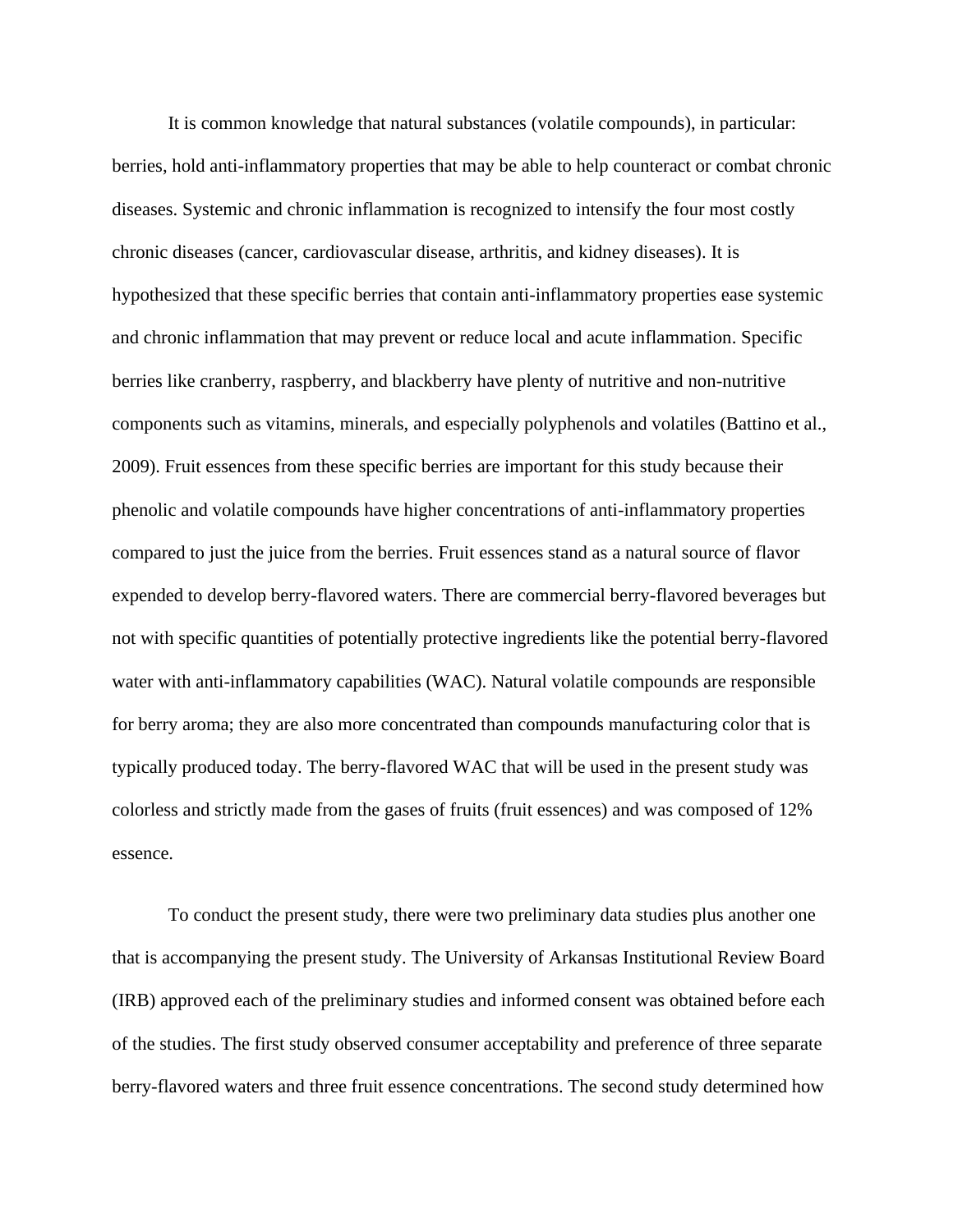the body processes the volatile compounds and determined the optimal fruit essence concentrations for potential anti-inflammatory effects. The second study also examined the bioavailability and anti-inflammatory potential of berry volatiles in normal-weight individuals and individuals with obesity following consumption of a consumer-preferred WAC. The last study that will be accompanying the present study will examine the anti-inflammatory effects of the berry-flavored WAC. To examine the anti-inflammatory effects, systemic inflammation is required to be induced. The last study also determines the ability of the berry-flavored WAC to limit acute inflammation from the results of exercise heat stress in participants.

The purpose of this study was to determine the effects of waters with anti-inflammatory capabilities (WAC) on circulating inflammatory biomarkers at rest and following resistance exercise.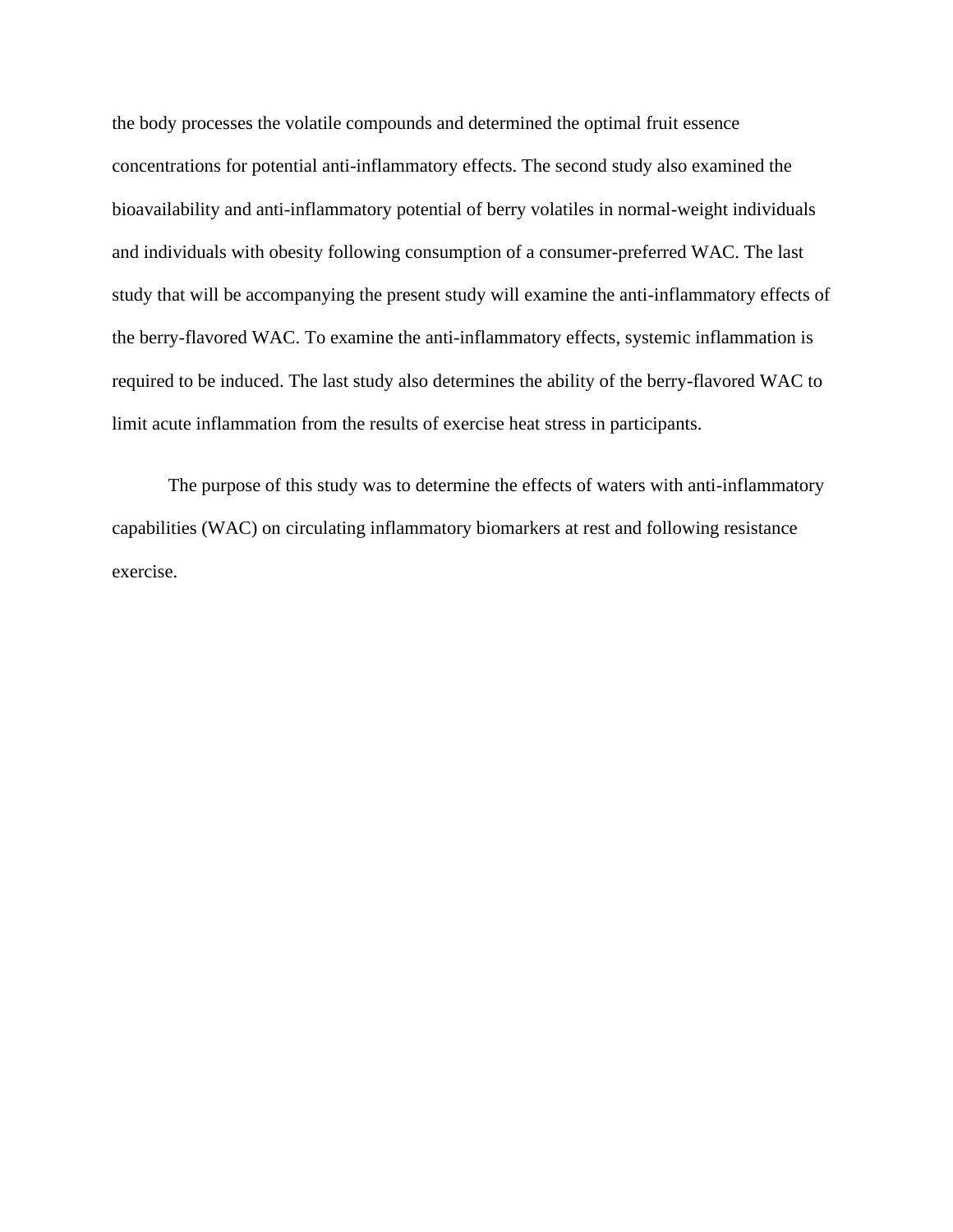#### **Chapter 2: Literature Review**

## *Comparability of DOMS and Acute Inflammation*

Before concluding how circulating inflammatory biomarkers are correlated to DOMS, there needs to be comparability between DOMS and acute inflammation. DOMS is under the umbrella of inflammation; they are not exclusive. DOMS can be considered to be under the term acute inflammation because it is a short inflammatory response, which promotes healing, has the fundamental symptoms that inflammation has like pain, swelling, and loss of function and they exhibit infiltration of immune cells, especially the macrophage (Smith, 1991). Biochemical markers, for instance, boost lysosomal activity that contributes to pathogens being phagocytized, promote tissue damage, and increase circulating levels of some acute-phase proteins (APP) (Smith, 1991). As a result of the production of cytokines like IL-6, APPs specifically emerge in the bloodstream in the early stages of inflammation or tissue injury (Smith, 1991). Like acute inflammation, DOMS has histological changes, these are microscopic changes in the structure of the cell during the first 72 hours after the activity (Smith, 1991).

### *Biomarkers Involved with Inflammation*

It needs to be noted that biomarkers of muscle damage may contribute to some degree of DOMS and inflammation. Increased creatine kinase levels are a valuable biomarker for muscle damage because they catalyze the reversible conversion of ADP and PC which ultimately plays a part in the energy required for muscle contraction (Lee et al., 2017). Specific markers like skeletal muscle troponin 1 (TnI), skeletal muscle-specific enzymes, and markers indicating an oxidative stress-antioxidant response during muscle damage have been used to track muscle damage during exercise (Lee et al., 2017). TnI is an inhibitory subunit of troponin and regulates calcium during muscle contraction and relaxation (De Matteis et al., 2019). TnI also is a fast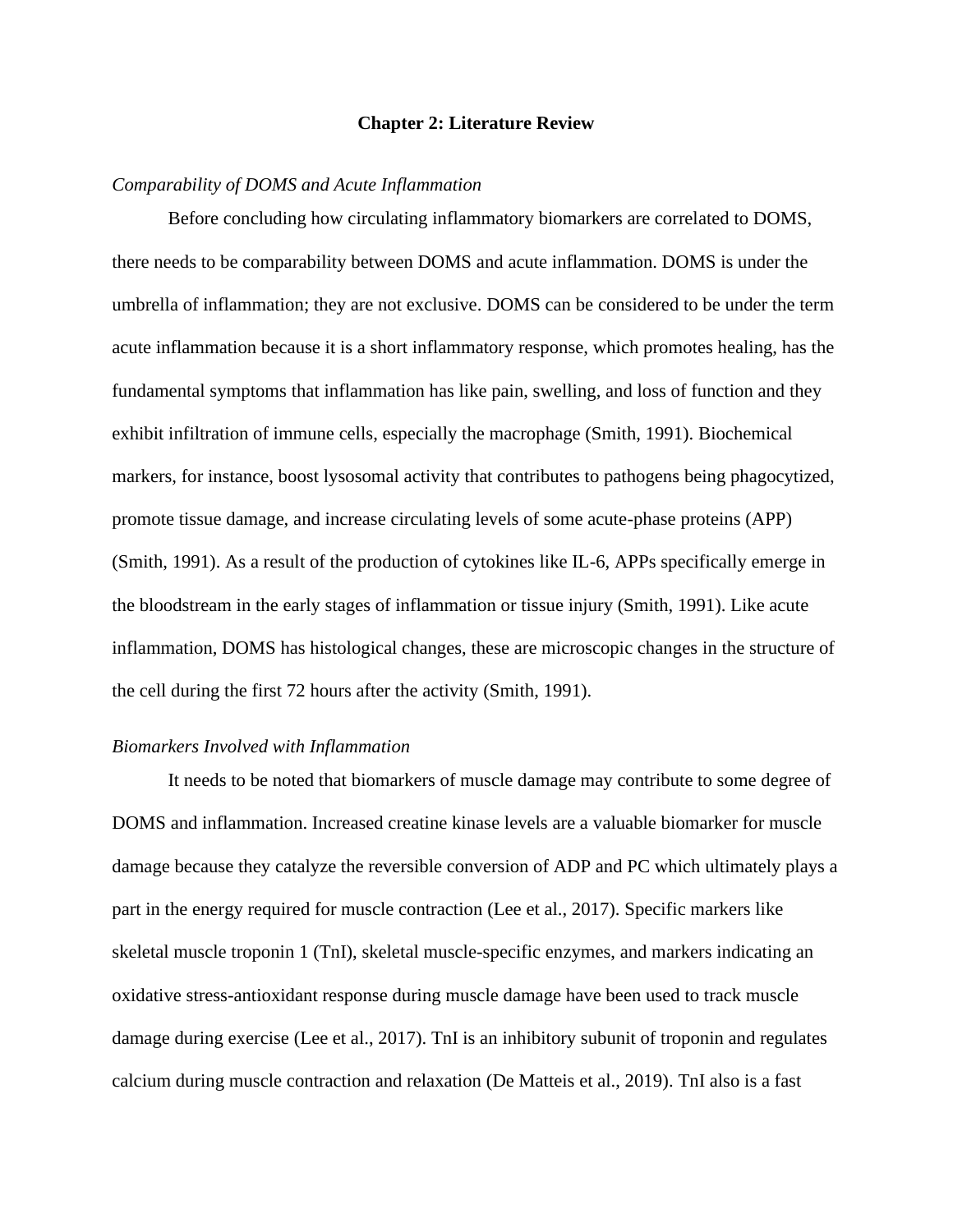fiber-specific serum marker for skeletal muscle damage, increases in the levels of the serum marker reflect muscle damage (De Matteis et al., 2019). Oxidative stress surfaces when there is a disparity between the production of free radicals and the body's antioxidant aptitude to hinder their damaging effects. This oxidative stress results in cell injury due to direct oxidation of cellular protein, lipid, and DNA or via cell signaling pathways that are responsible for accelerating atherogenesis. Oxidative damage is prolonged by cells and tissues that are unable to keep up with the free radical production (Yang et al., 2017).

One circulating inflammatory biomarker that is considered in the present study is IL-6, which is a cytokine derived from activated T lymphocytes that have many functions which include inflammation and the maturation of B cells. An important function of IL-6 is that it stimulates acute phase reactions (APR) which in turn keeps tissue damage at bay (Gabay, 2006). IL-6 has a dual effect; at the acute level it is a defense mechanism or anti-inflammatory but in chronic inflammation it is pro-inflammatory (Gabay, 2006). While TNF- $\alpha$  only has an average effect on the positive acute proteins, IL-6 stimulates the full spectrum of APPs (Heinrich et al., 1990). APR refers to a wide range of neuroendocrinal, physiological, and metabolic changes that are initiated immediately after the tissue is afflicted with an infection or injury (Liu & Ahearn, 2007). APP takes place when the innate immune system encounters something (like a stressful exercise protocol) and responds to it by activating certain immune cells, cytokines, and other pro-inflammatory markers to fight off what is stressing the system. The result is a generalized immune response that will cover most challenges to homeostasis (Heinrich et al., 1990). Proinflammatory cells are exactly what their name means; they are inflammatory cytokines which are a type of signaling molecule that is secreted from immune cells like Helper T cells and macrophages, and certain other cell types that promote inflammation (Zhang & An, 2007). The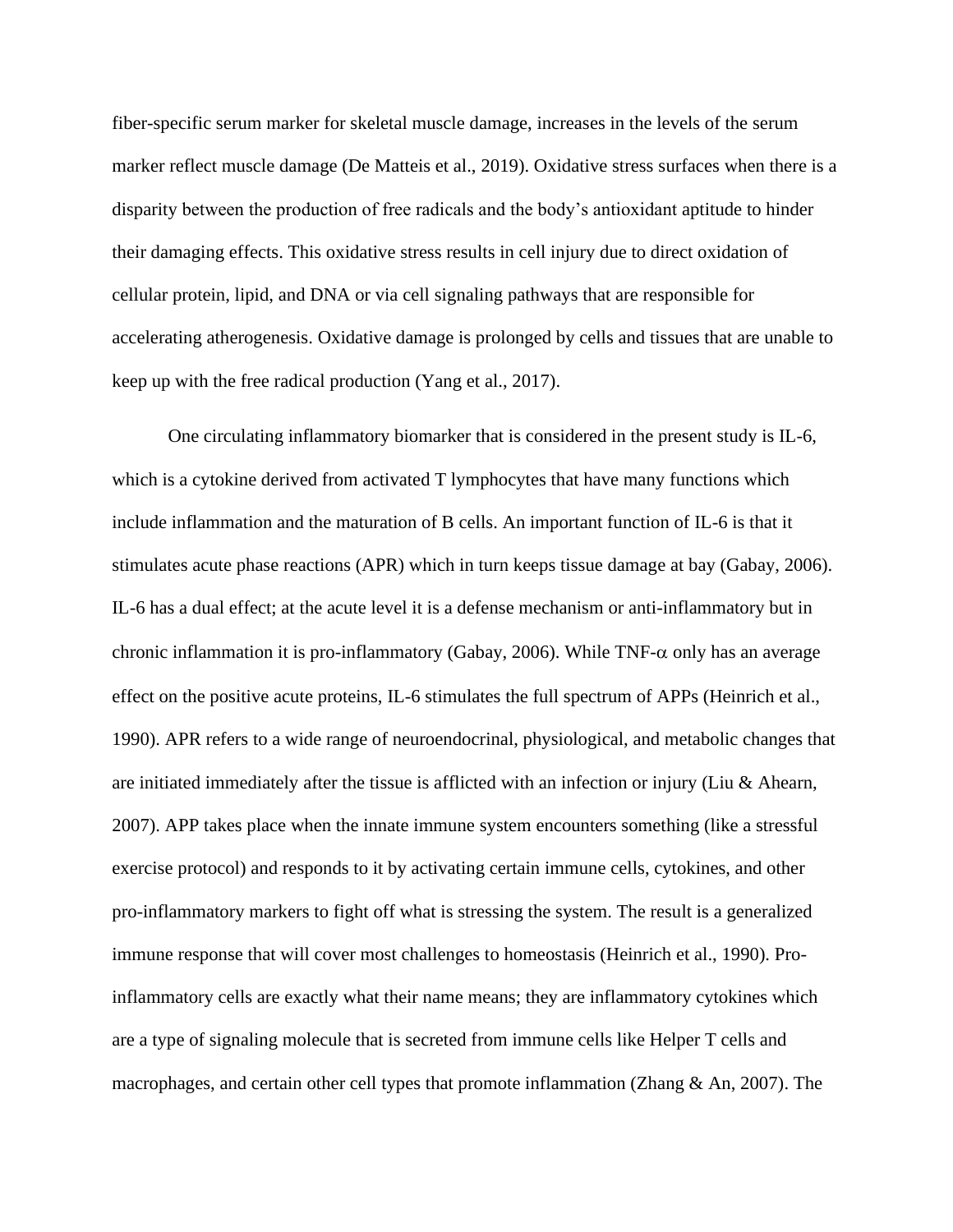other important circulating inflammatory biomarker is  $TNF-\alpha$ . TNF- $\alpha$  is a strong proinflammatory cytokine because it participates in vasodilation, edema formation, and leukocyte adhesion of the epithelium and it is one of the cytokines that make up the APR (Zelová & Hošek, 2013). TNF- $\alpha$  also responds to IL-6 producing cells (Christiansen et al., 2013).

## *Pain and Soreness*

Systemic inflammation means everything is inflamed, and there are high levels of immune cells circulating all over the body. Inflammation aims to eradicate the irritating agent and accelerate the regeneration of tissue. Inadequate or excessive inflammatory reactions can result in tissue damage and severe cases of organ failure and death, this is why the inflammation reaction should be limited and/or regulated (Zelová & Hošek, 2013). Pain is a factor under inflammation that can be good or bad. It is a personal, subjective experience influenced by cultural learning, influenced by how much attention is being paid to it and influenced by the situation itself among other psychological variables (Melzack & Katz, 2013). Pain and soreness are not one and the same. Soreness will make activities of daily living (ADLs) slightly uncomfortable but will subside in two to three days. The rate of muscle recovery from this soreness depends heavily on an individual's diet and sleeping patterns among other factors. Pain on the other hand will make ADLs difficult as well as limit ROM and the individual may stay in pain until it is treated. It is also important to note that pain does not need to be present to achieve muscle gains. In fact, pain may be a sign to hold off from participating in an activity. On another note, the intensity and duration of an exercise are important factors in DOMS (Cheung et., 2003). The intensity and duration of an exercise will be controlled in this study.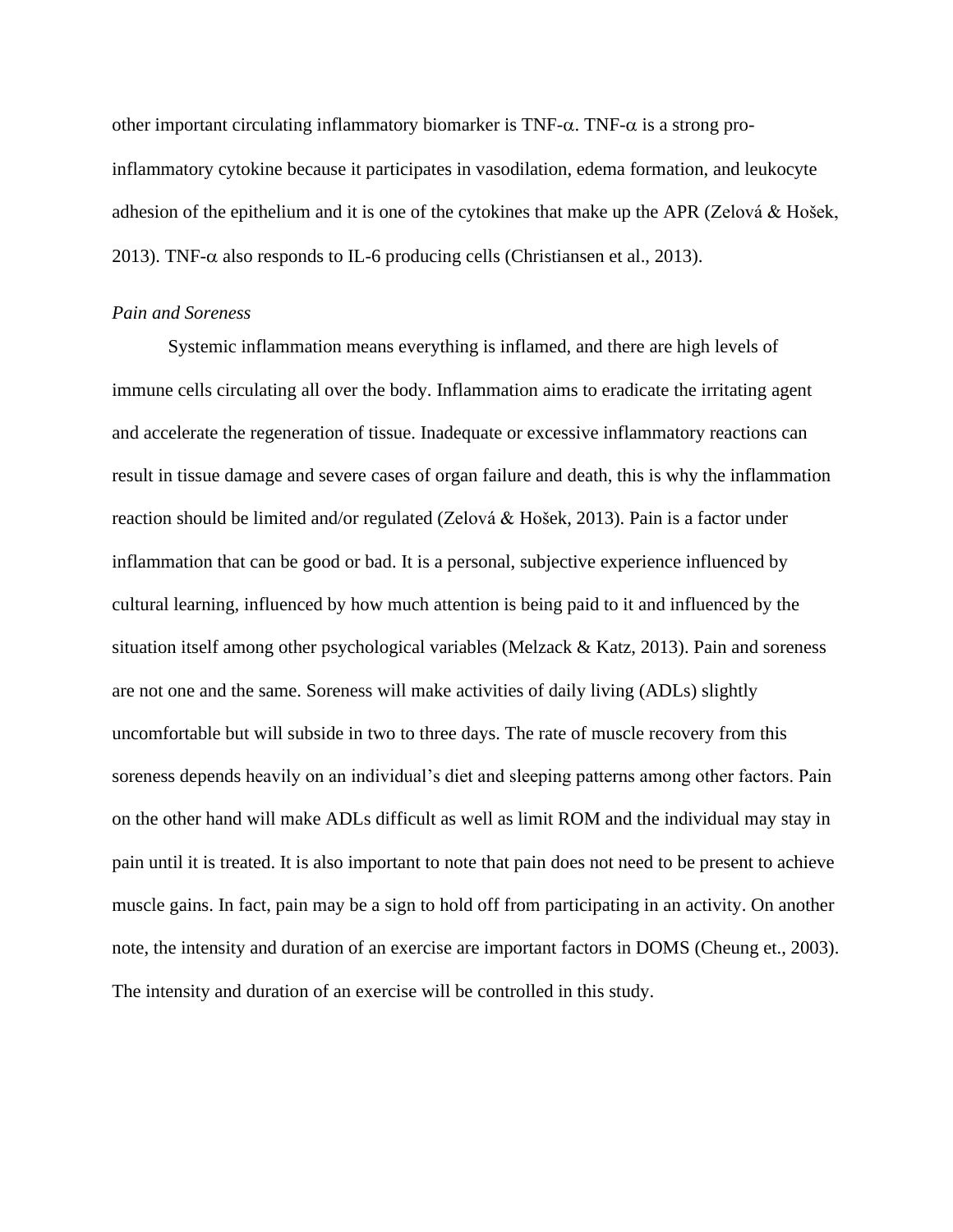## *A Possible Result of WAC Juice and Inflammation*

A potential outcome from the WAC study is that the water infused with natural bioactive berry volatile compounds may demonstrate preventive physiological benefits concerning systemic inflammation. Based on this, inflammatory biomarkers may be inhibited with berryflavored WAC juice. The highest volatile concentration beverage will most likely demonstrate the most anti-inflammatory effect. The overall objective of the WAC study is to establish the ability of berry-flavored infused with naturally occurring bioactive anti-inflammatory volatile compounds on reducing markers of inflammation and reducing risk factors associated with chronic disease.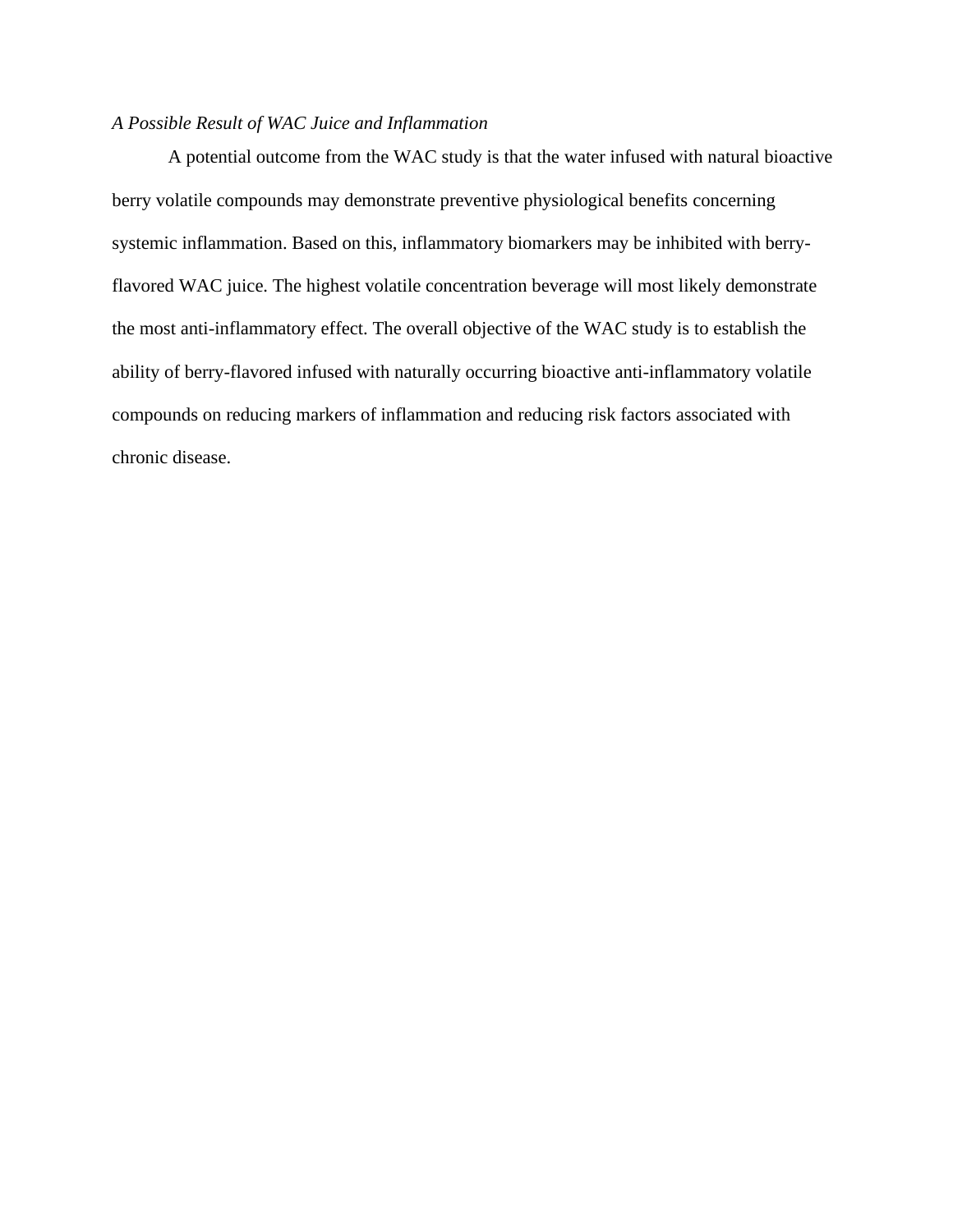## C**hapter 3: Methods**

## *Experimental Study/Research Design*

A true experimental research design was used, specifically a group pretest-posttest design. It is a true experimental research design because there are multiple controlled variables; the intensity of the heavy lifting protocol and the concentration of fruit essence in the WAC beverage are a couple of examples of what was consistent for all subjects.

## *Participants*

Participants were recruited and were asked to complete a medical history form, as well as fill out an international physical activity questionnaire (IPAQ). Exclusion from the study was contingent on any medical conditions, such as kidney disease, diagnosed diabetes, Celiac, or Chron's disease; medications such as inhaled corticosteroids for allergies or asthma, or any antiinflammatory medication; musculoskeletal injuries that would hinder the participant's ability to complete the study, as well as any participation in habitual resistance training. If the participant did not meet any exclusion criteria and completed the study with minimal risk, they were asked to sign an Informed Consent Form after reading and understanding the document, including what they were asked to do, and after they had any further questions regarding the study. Participants were asked to refrain from eating berries for 48 hours, from drinking alcohol for 24 hours, and from consuming caffeine for 12 hours prior to reporting for their baseline test, and all subsequent visits were held at the Exercise Science Research Center. For this study, there were a total of four subjects able to have their plasma analyzed for specific biomarker concentrations.

## *Procedures*

All visits to the lab were completed between the hours of 0700 and 0900 to ensure each participant arrived fasted. For baseline testing, occurring on Day 0, participants determined their 1 repetition maximum (1RM) back squat using standardized protocols set forth by the National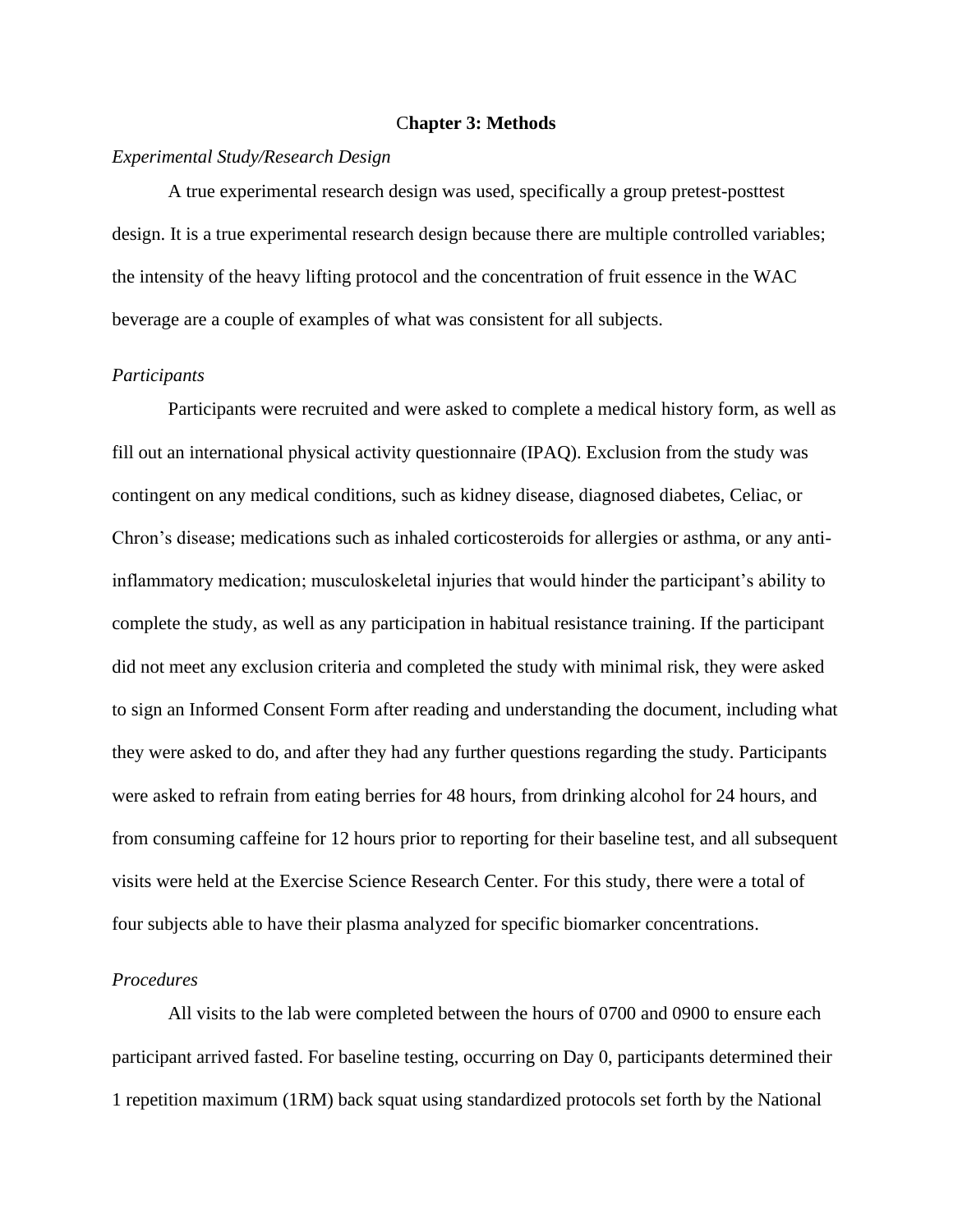Strength and Conditioning Association. Prior to baseline testing, participants received a dualenergy X-ray absorption scan to determine their body composition. On Day 7, participants reported to the lab and gave a blood sample from their antecubital vein. A trained phlebotomist placed a venous catheter in the vein of the participant. After baseline blood was drawn, participants consumed 250 mL of berry-flavored WAC. They then underwent a standardized warm-up, which consisted of 5 minutes at a self-selected pace on a treadmill, followed by two sets of 10 bodyweight squats, 10 glute bridges, and 10 lunges on each leg. Following the warmup, participants completed an acute heavy resistance exercise protocol (AHREP), which consisted of a 6x10 repetition maximum (10RM) back squat, with two minutes of rest in between sets. The present protocol was chosen due to its effectiveness in eliciting a large inflammatory response. In other studies, the working set load was estimated by taking 75% of the 1RM weight, which estimates 10RM. During exercise, at each 15-minute interval, and immediately postexercise, participants drank 250 mL of cooled berry-flavored WAC. Throughout the exercise protocol, core body temperature, heart rate, and skin temperature were assessed. It is important to assess these because trials were to be arrested if participants reported signs/symptoms of impending heat illness or if they reached the body temperature cutoff or a greater than 90% of age-predicted heart rate maximum. Immediately following completion of the exercise, participants gave another blood sample, before a standardized cool down where they were asked to walk at a comfortable pace on a treadmill. On Day 8, approximately 24 hours after completion of AHREP1, participants returned to the lab for another blood draw. Before leaving the lab, they were given 42 bottles containing 16.9 oz. of berry-infused water, which they were instructed to drink 2 times per day, starting after they left the lab (this was supplementation day 0, denoted as S0). On Day 9 (S1), approximately 48 hours after completion of AHREP1, the participants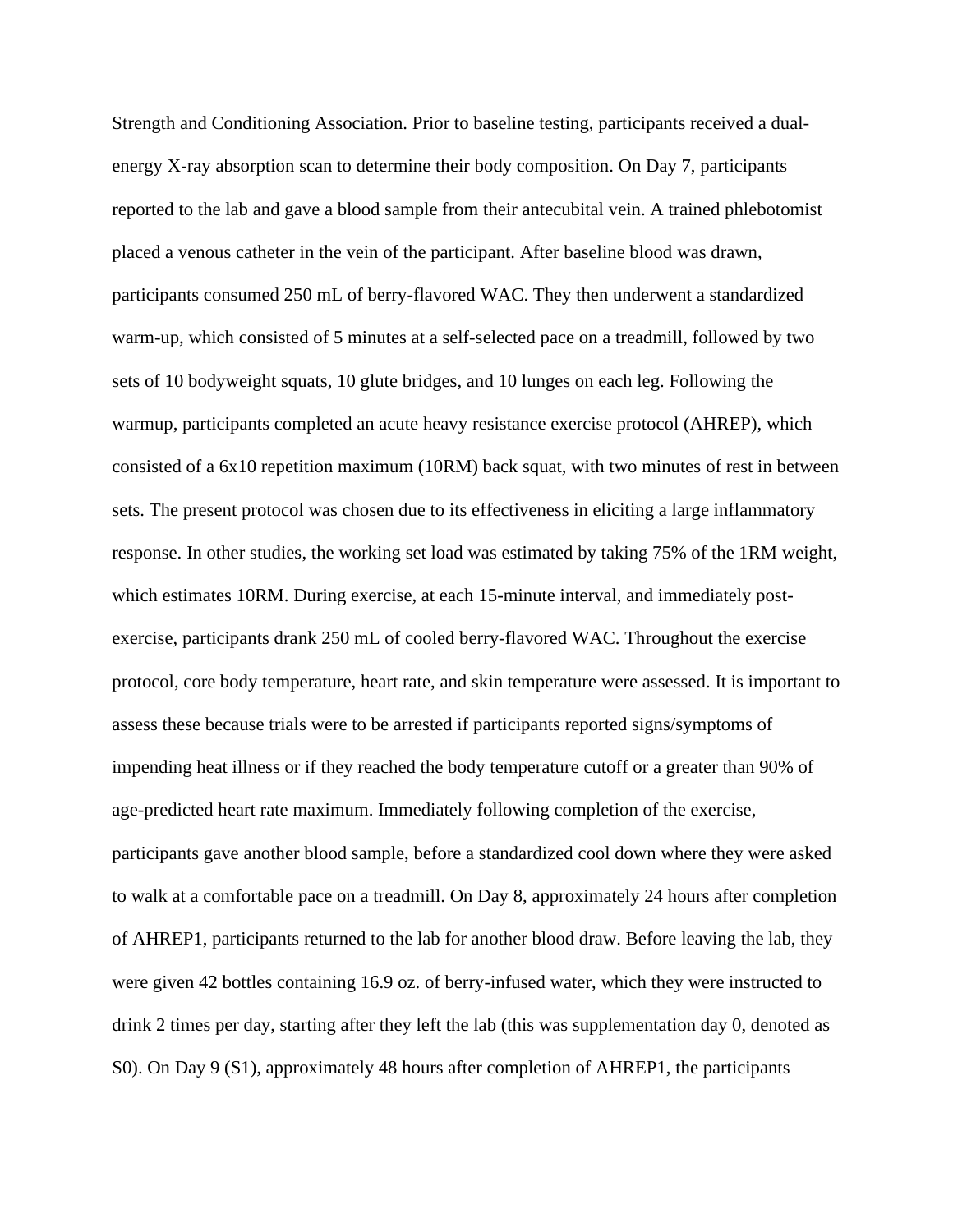returned to the lab for another blood draw. On Day 29 of the study (S21), participants returned to the lab for a "compliance check." They received another 40 drinks, as well as gave another blood sample. On S41, Day 50 of the study, participants returned to the lab and gave a blood sample. They then underwent a standardized warm-up. Following the warmup, participants completed a second AHREP. Immediately following completion of the exercise, participants gave another blood sample, before a standardized cool down where they were asked to walk at a comfortable pace on a treadmill. On Day 51, approximately 24 hours after completion of AHREP2, participants returned to the lab for another blood draw. On Day 52, approximately 48 hours after completion of AHREP2, the participants return to the lab for the last blood draw. At this point, the participation of subjects was concluded, and participants were compensated for their efforts.

## *Descriptive Statistical Analysis*

Through the blood samples, IL-6 and TNF- $\alpha$  were assessed using commercially available kits called the Thermo Scientific Human TNF- $\alpha$  and IL-6 Enzyme-linked Immunosorbent Assay (ELISA). A repeated-measures ANOVA was used to analyze data for the time point differences. Significance was set a-priori at  $P < 0.05$ .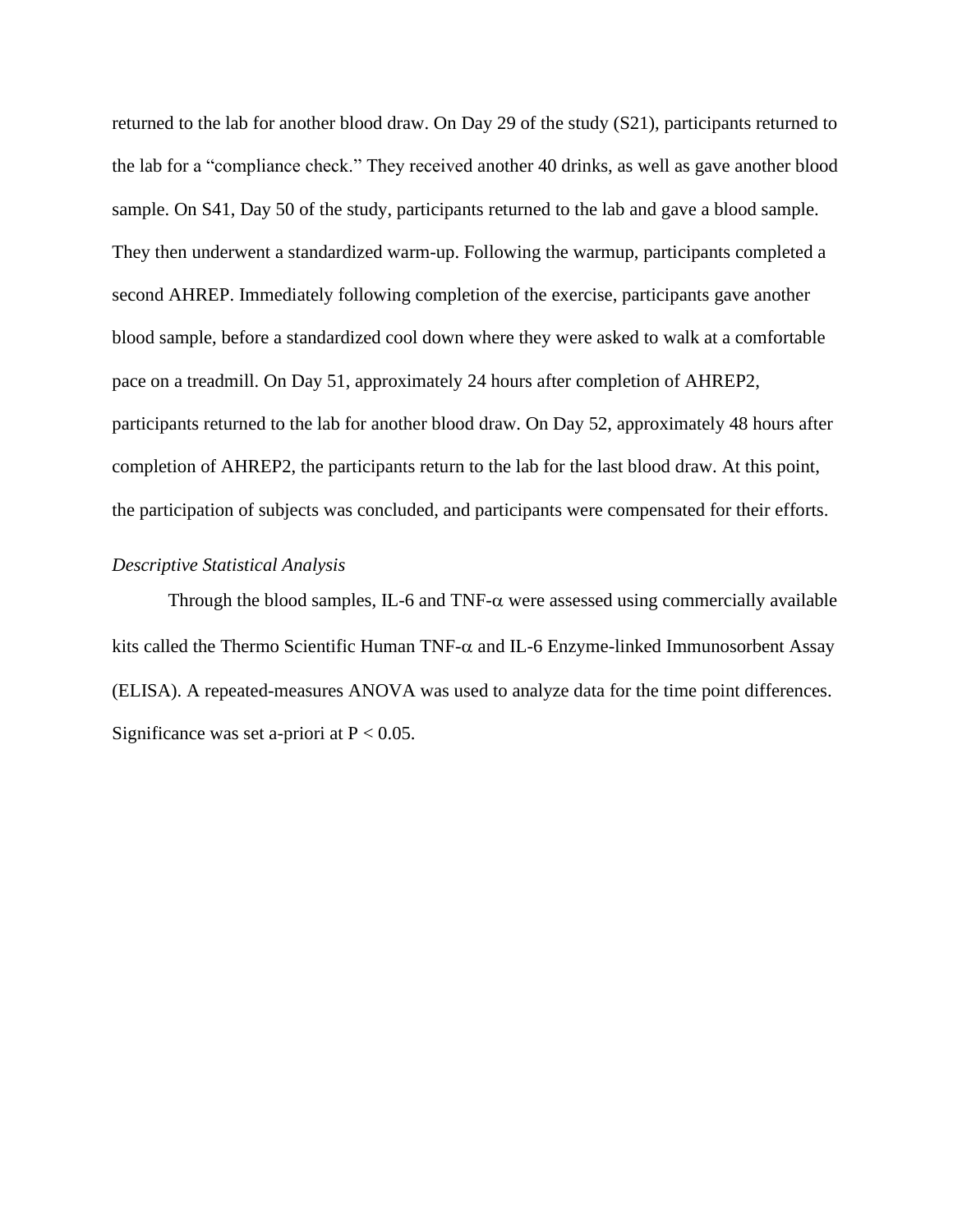## **Chapter 4: Results**



Of the 15 subjects who participated, only 4 subjects' plasma samples were randomly selected to be analyzed.

Figure 1. Post-supplementation, immediately post-resistance exercise 2 IL-6 concentration was significantly greater than 48-hr post-resistance exercise 1 (P=.013). No other significant time point differences were present  $(P_2, 125)$ .



There were no time point differences in TNF- $\alpha$  during our study (P $\geq$ .097).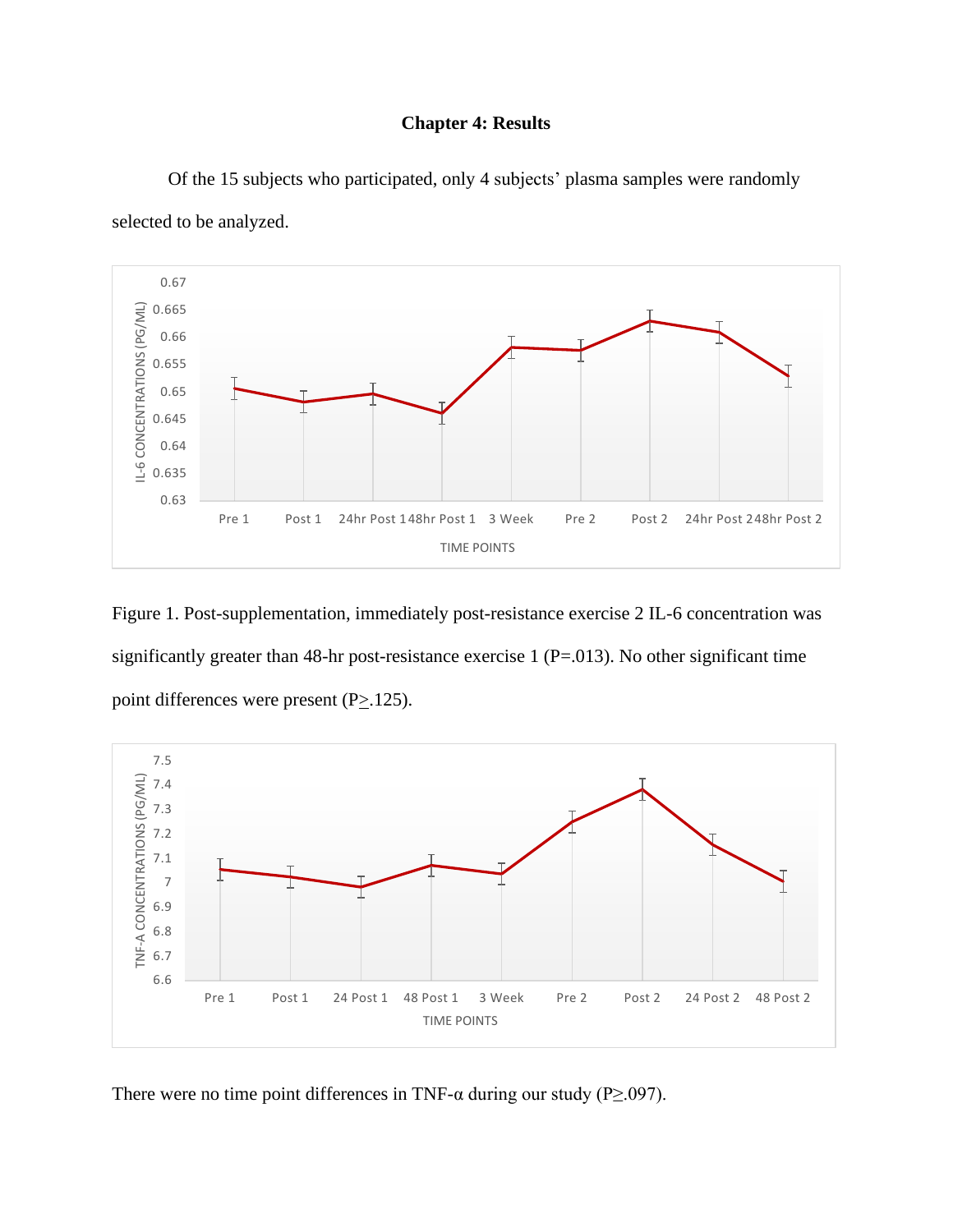This study aimed to establish the effects of waters with anti-inflammatory capabilities on circulating inflammatory biomarkers at rest and following resistance exercise. As a result, there were higher concentrations of IL-6 in the plasma of the four subjects after the 6 weeks of WAC supplementation. However, circulating levels of TNF- $\alpha$  was not significantly decreased or increased in the four subjects. It was originally thought that  $TNF-\alpha$  would decrease due to the WAC supplementation, yet the concentration change was negligible.

The study demonstrated that circulating levels of IL-6 increased in response to 6 weeks of WAC supplementation and resistance exercise. The results of the higher concentration of IL-6 after exercise are similar while also different from previous literature. Several studies have demonstrated that circulating levels of IL-6 increase in response to strenuous physical activity (Keller et al., 2001). However, there is various literature that exhibits the reduction of IL-6 with supplementation of berry essences (Battino et al., 2009). From this study, IL-6 acts as an antiinflammatory biomarker which means that at an acute level there will be high concentrations of IL-6 and therefore stimulates an immune response that will be activated to maintain homeostasis.

The study also demonstrated that circulating levels of TNF- $\alpha$  do not change in response to the same 6 weeks of WAC supplementation and resistance exercise. The results of the insignificant change in TNF-α levels after supplementation and exercise are different from previous literature. One study demonstrated that a daily high dose of fruit-based anthocyanins for 8 weeks reduced concentrations of TNF- $\alpha$  in older adults with MCI (do Rosario et al., 2021). From this study, TNF-α remains neutral even though it is supposed to be a pro-inflammatory biomarker. Why didn't TNF- $\alpha$  levels insignificantly change?

Our WAC is much more concentrated with polyphenols as well as colorless compared to the current drinks that are manufactured like sports drinks with color and made from fruit juices,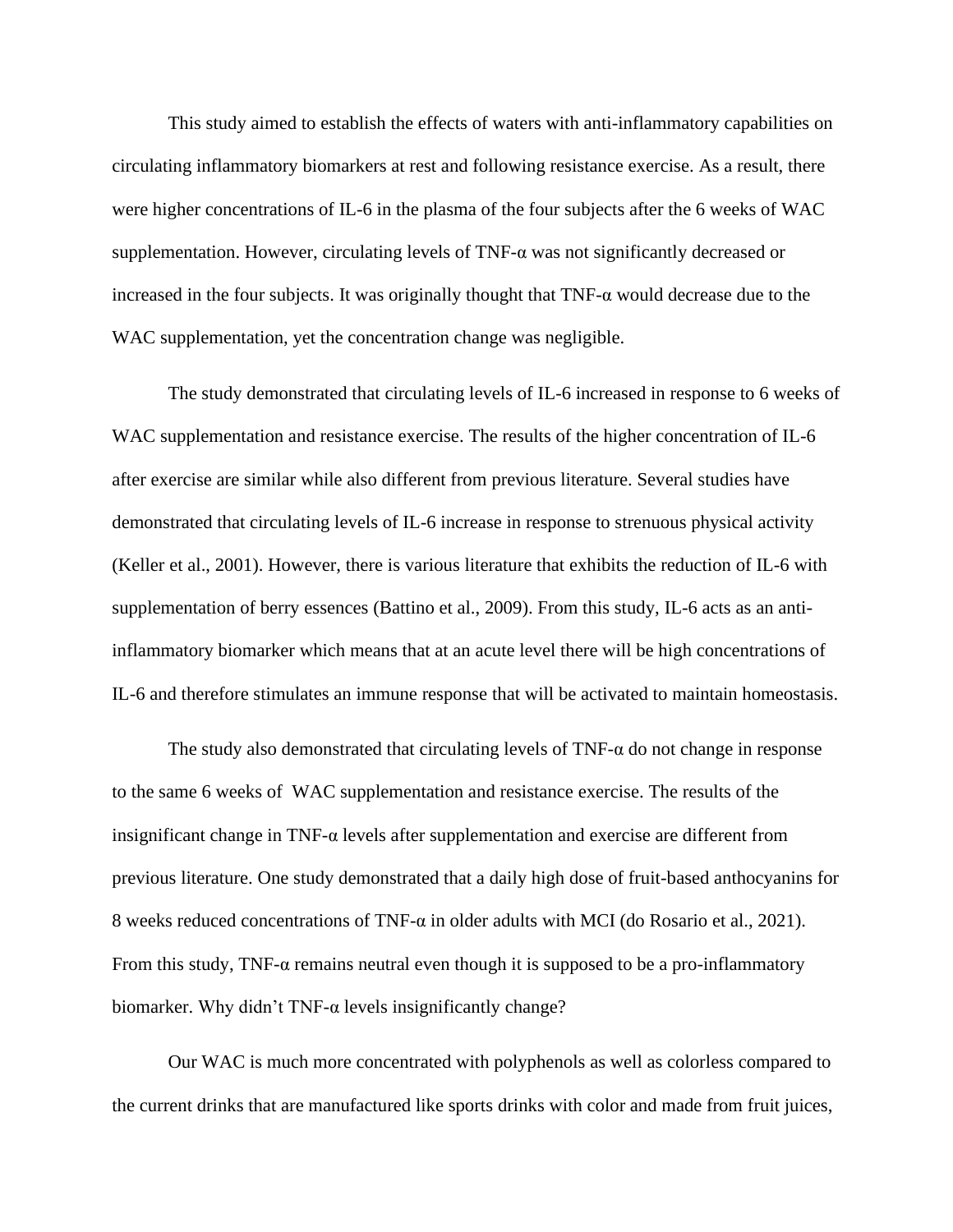not fruit essence. Because the water is infused with natural bioactive berry volatile compounds it demonstrated some preventive physiological benefits that concern acute systemic inflammation.

## **Limitations**

Our study had some limitations within which our findings needed to be interpreted carefully. The results of this study may not be completely generalizable because there was a time constraint that would not allow us to analyze more than four subjects' plasma out of the 15 subjects that participated in the entirety of the study. Another limitation is that it is difficult to determine whether the increase of IL-6 and neutral levels of TNF-α were strictly due to the resistance exercise or the supplementation of WAC. The study was not able to set up a control group (participants who drank just water) like originally planned due to the time constraint, because of this we cannot positively confirm if the participant inflammatory biomarkers were influenced by WAC or the acute resistance exercise alone. The increase in IL-6 concentrations and neutral levels of TNF-α could be influenced by numerous factors. If the study were to analyze more plasma samples, there could be definite and significant changes in the two inflammatory biomarkers. The study focuses on the effects of WAC on the two inflammatory biomarkers at nine time points with respect to resistance exercise and does not evaluate the subjectiveness of delayed onset of muscle soreness.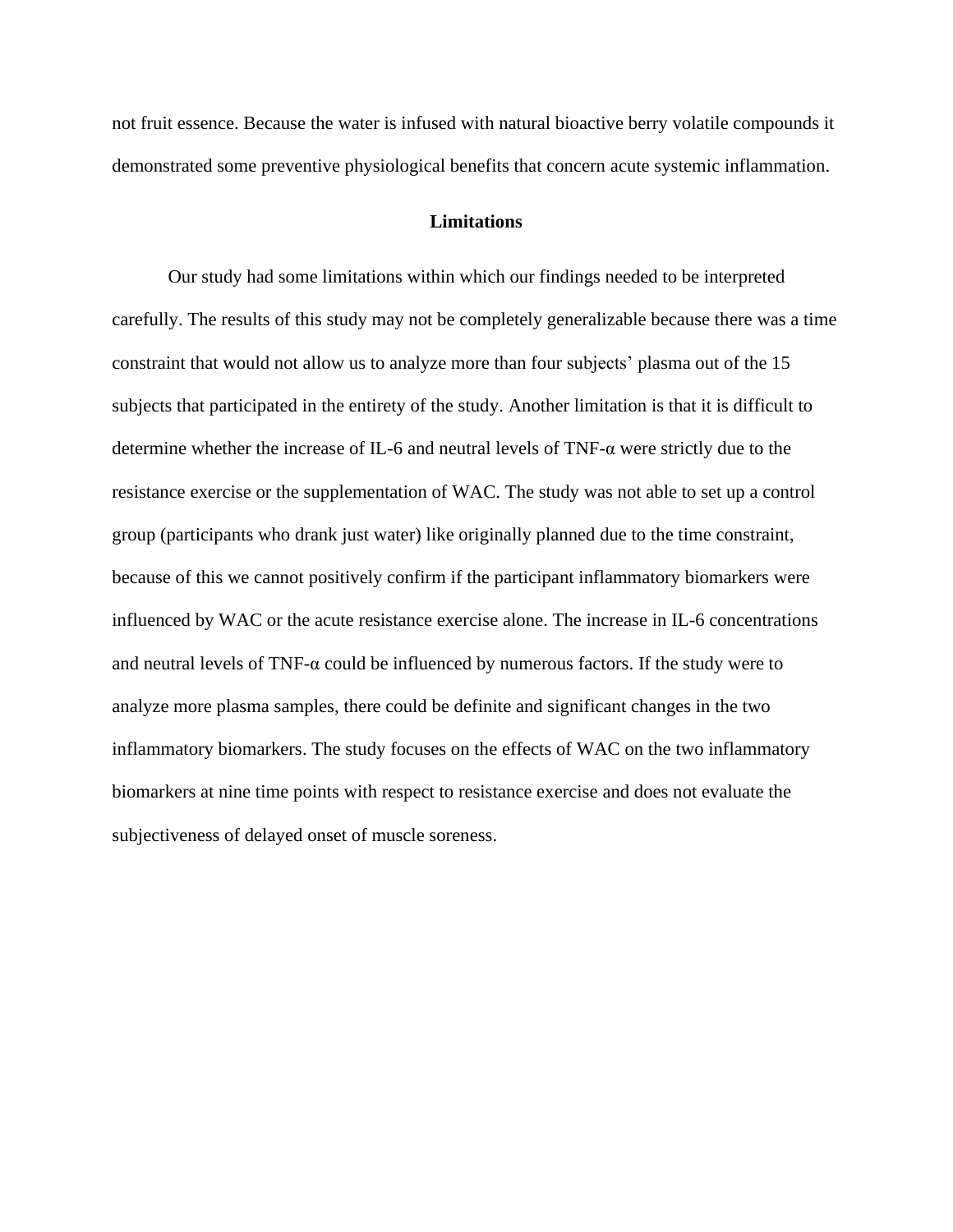### **Conclusion**

By analyzing the concentrations of two different inflammatory biomarkers, IL-6 and TNF- $\alpha$ , we can support within limits and relatively that the water infused with antiinflammatory capabilities did improve the anti-inflammatory response. While not having a control group and an exceedingly small sample size limits the generalizability of the results, this research provides new insight into the anti-inflammatory capabilities of fruit essences as well as illustrates IL-6 as an anti-inflammatory biomarker, but also raises the question of why TNF-α did not decrease as we hypothesized. Based on these conclusions, practitioners should consider a control group and a bigger sample size to test. To better understand the implications of these results, future studies could measure the other factors influencing these inflammatory biomarker concentration levels as well as instill more post-time points to evaluate the inflammatory biomarkers over a longer period of time. Future studies could also measure the ability of berryflavored infused with naturally occurring bioactive anti-inflammatory volatile compounds to reduce risk factors associated with chronic disease. Further research is needed to truly determine the effects of water infused with anti-inflammatory capabilities on circulating inflammatory biomarkers. These findings may challenge existing assumptions of IL-6 being pro-inflammatory at an acute level as well as dispute how strong of a pro-inflammatory TNF-α actually is.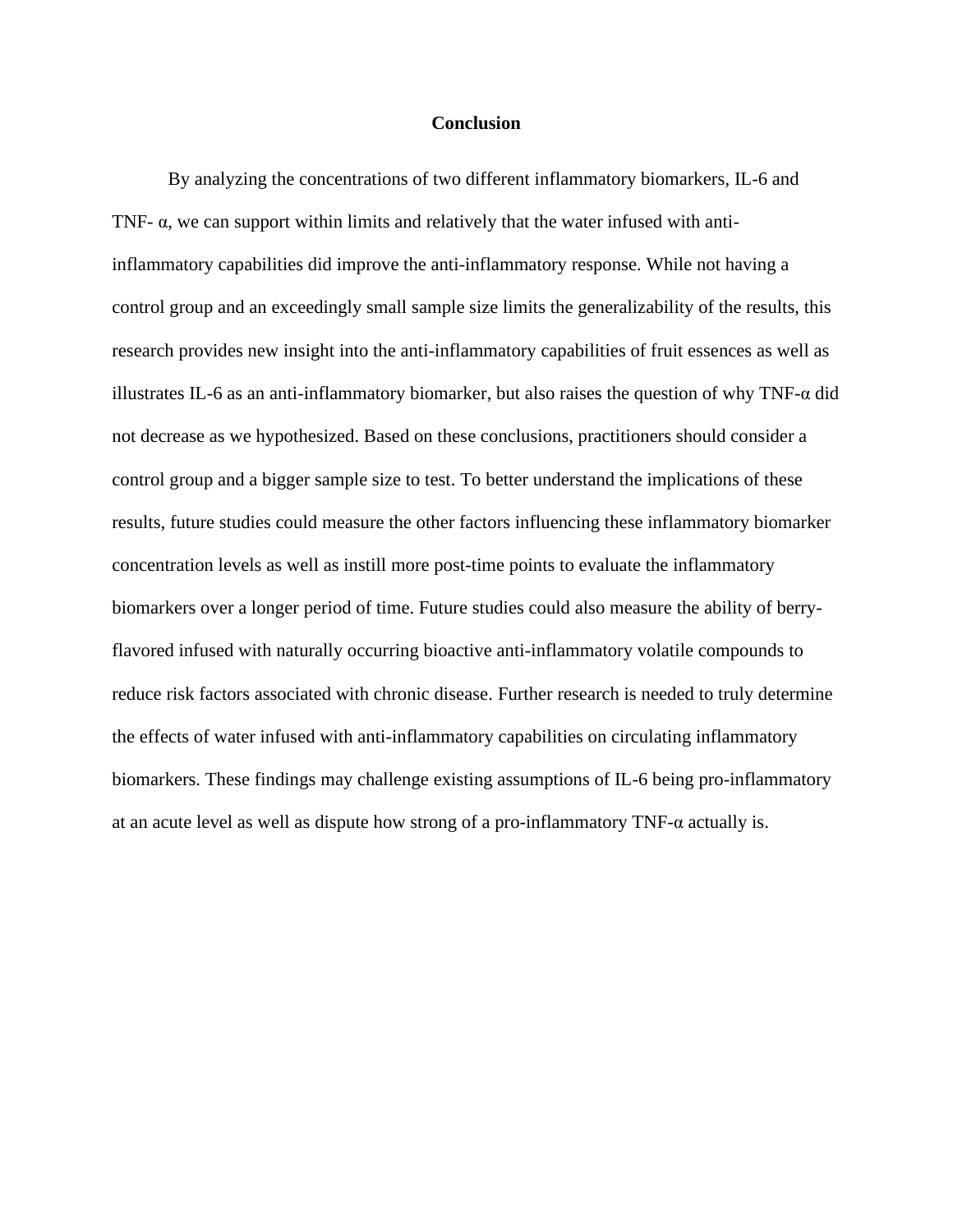## **References**

Battino, M., Beekwilder, J., Denoyes-Rothan, B., Laimer, M., McDougall, G. J., & Mezzetti, B. (2009, May 1). *Bioactive compounds in berries relevant to human health*. Academic.oup.com. Retrieved April 15, 2022, from

[https://academic.oup.com/nutritionreviews/article/67/suppl\\_1/S145/1875075](https://academic.oup.com/nutritionreviews/article/67/suppl_1/S145/1875075)

- Chatterjee, U., & Butina, M. (2020). Biomarkers of infection and inflammation. *American Society for Clinical Laboratory Science*.<https://doi.org/10.29074/ascls.119.001891>
- Cheung, K., Hume, P. A., & Maxwell, L. (February 01, 2003). Delayed Onset Muscle Soreness: Treatment Strategies and Performance Factors. *Sports Medicine, 33,* 2, 145-164.
- Christiansen, T., Bruun, J. M., Paulsen, S. K., Ølholm, J., Overgaard, K., Pedersen, S. B., & Richelsen, B. (2013). Acute exercise increases circulating inflammatory markers in overweight and obese compared with lean subjects. *European Journal of Applied Physiology, 113*(6), 1635-1642. doi:10.1007/s00421-013-2592-0
- De Matteis, A., Dell'Aquila, M., Maiese, A., Frati, P., La Russa, R., Bolino, G., & Fineschi, V. (2019). The Troponin-I Fast skeletal muscle is a reliable marker for the determination of vitality in the suicide hanging. *Forensic Science International, 301*, 284-288. <http://doi.org/10.1016/j.forsciint.2019.05.055>
- do Rosario, V. A., Fitzgerald, Z., Broyd, S., Paterson, A., Roodenrys, S., Thomas, S., Bliokas, V., Potter, J., Walton, K., Weston-Green, K., Yousefi, M., Williams, D., Wright, I., & Charlton, K. (2021). Food anthocyanins decrease concentrations of TNF- $\alpha$  in older adults with mild cognitive impairment: A randomized, controlled, double-blind clinical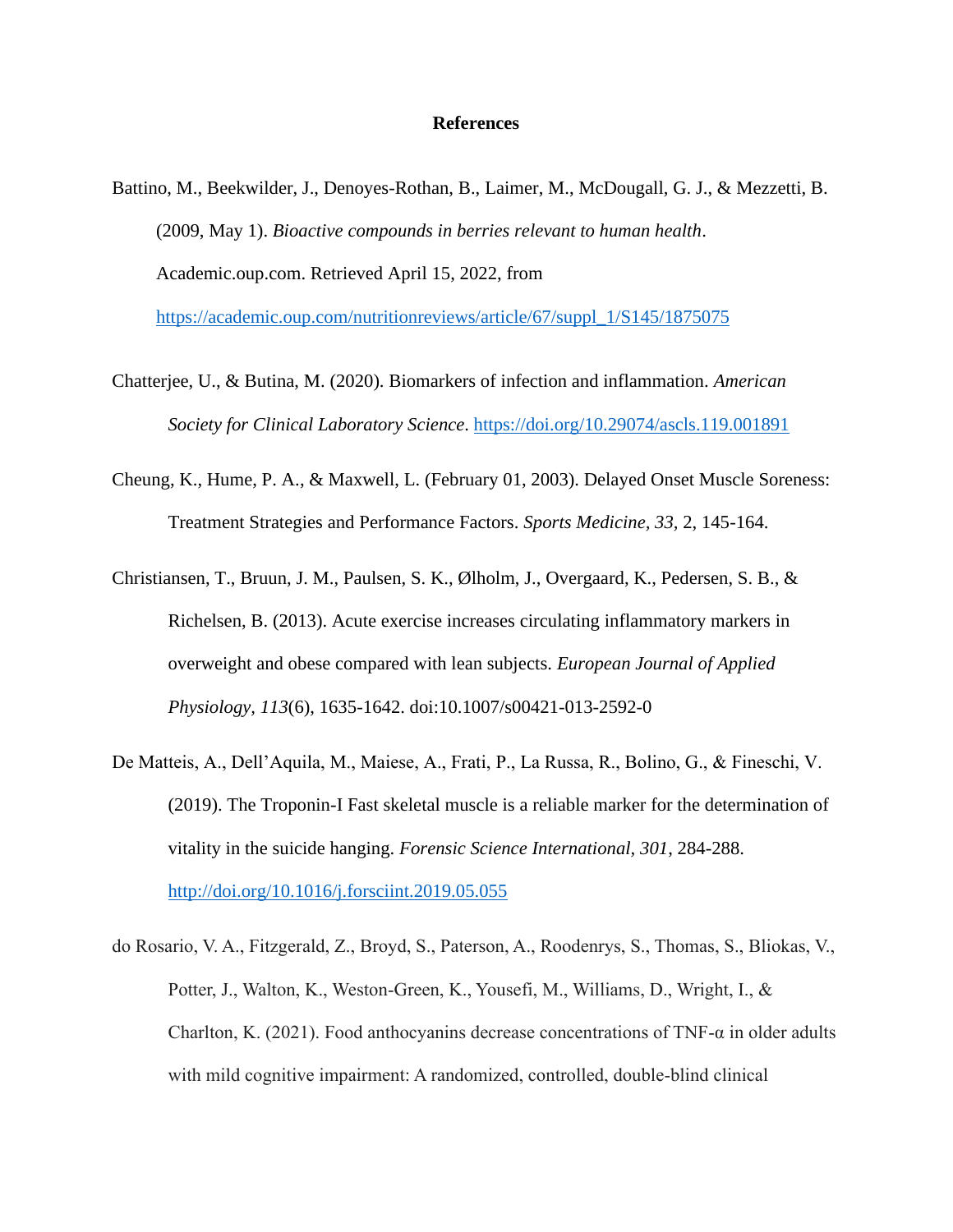trial. *Nutrition, metabolism, and cardiovascular diseases: NMCD*, *31*(3), 950–960. <https://doi.org/10.1016/j.numecd.2020.11.024>

- Gabay, C. (2006). Interleukin-6 and Chronic Inflammation. *Arthritis Res Ther* 8, S3. <https://doi.org/10.1186/ar1917>
- Heinrich, P. C., Castell, J. V., & Andus, T. (1990). Interleukin-6 and the acute phase response. *The Biochemical journal*, *265*(3), 621–636.<https://doi.org/10.1042/bj2650621>
- Lee, E. C., Fragala, M. S., Kavouras, S. A., Queen, R. M., Pryor, J. L., & Casa, D. J. (2017). Biomarkers in sports and exercise: Tracking health, performance, and recovery in athletes. *Journal of Strength and Conditioning Research, 31*(10), 2920-2937. doi:10.1519/JSC.0000000000002122
- Liu, C.-C., & Ahearn, J. M. (2005). Acute-Phase Proteins and Inflammation: Immunological and Clinical Implications. *Measuring Immunity*, 131–143. [https://doi.org/10.1016/b978-](https://doi.org/10.1016/b978-012455900-4/50272-5) [012455900-4/50272-5](https://doi.org/10.1016/b978-012455900-4/50272-5)
- Melzack, R., & Katz, J. (2013). Pain. *Wiley interdisciplinary reviews. Cognitive science*, *4*(1), 1– 15.<https://doi.org/10.1002/wcs.1201>
- Moore, K. W., de Waal Malefyt, R., Coffman, R. L., & O'Garra, A. (2001). Interleukin-10 and the interleukin-10 receptor. *Annual review of immunology*, *19*, 683–765. <https://doi.org/10.1146/annurev.immunol.19.1.683>